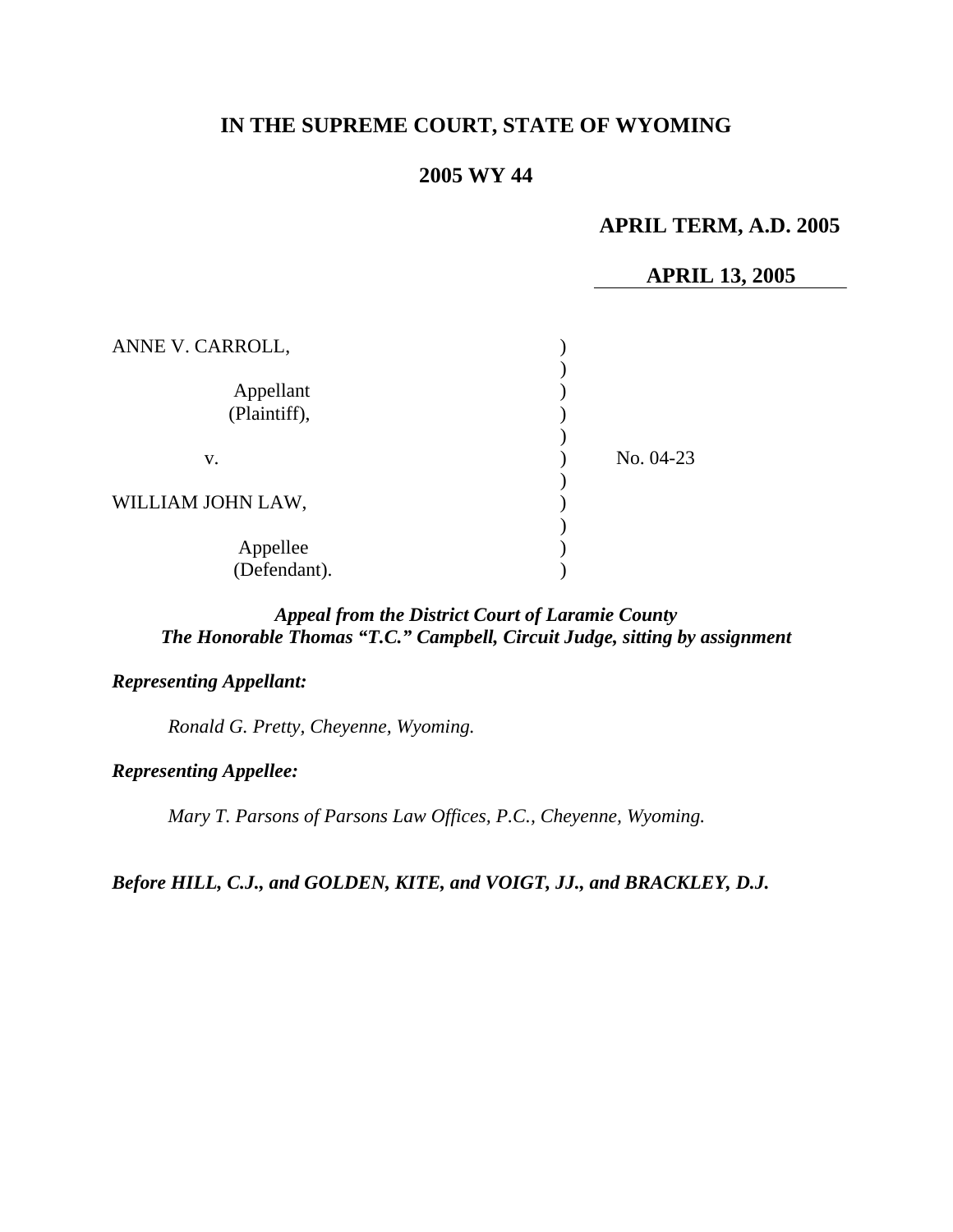# **VOIGT, Justice.**

[¶1] The district court modified the parties' visitation schedule. The appellant (Mother) asserts that the modification was erroneous inasmuch as the particular visitation ordered was not requested by either party, was not in the child's best interests, and was not supported by substantial evidence. Mother also argues that her due process rights were violated when the district court disallowed witness testimony and limited the parties' arguments. We affirm.

# *ISSUES*

[¶2] Mother presents two issues for our review:

- 1. Did the court err when it modified the visitation?
- 2. Was Mother's right to due process violated?

## **FACTS**

[¶3] Mother and the appellee (Father) were married in Virginia in 1994. When the parties were divorced in 1998, Mother was awarded custody of their only child. Although visitation remained largely undefined, Mother and Father agreed that the child would spend every Thanksgiving with Father and every Christmas with Mother. After their divorce, Mother and Father reconciled and began living together again. In 2000, Mother, Father, and the child moved to Cheyenne after Mother accepted a job at F.E. Warren Air Force Base.

[¶4] In April of 2002, after Father was convicted of child endangerment for slapping the child, Mother and Father separated and Mother filed a Motion to Modify Decree of Divorce as to Visitation. In this motion, Mother requested that Father's visitation with the child be supervised. Father responded with his own Petition for Modification of Decree of Divorce as to Visitation, wherein he requested that the district court define the parties' visitation and custody rights. On December 12, 2002, following a hearing, the district court awarded Father one week of supervised visitation during Christmas break. The district court concluded that "[m]ore definitive visitation cannot be ordered during the time allotted for this hearing . . .."

[¶5] At the time of the December 2002 hearing, Father was living with his sister and her husband in Pennsylvania. Although Father made all the arrangements necessary to exercise his Christmas visitation, Mother refused to allow the child to go to Pennsylvania. Additionally, Mother notified the clerk of district court that she would be moving from Wyoming, but did not indicate to where she would be relocating. In response to Mother's actions, Father filed two motions in February of 2003: (1) a Motion for Order to Show Cause; Motion for Injunction, and Motion to Set Hearing, and (2) a Motion to Set Hearing on All Pending Matters. The first motion, heard on May 5, 2003, resulted in Mother being held in contempt of court and ordered to pay the transportation costs for a seven-day summer visit between the child and Father. The second motion was heard on July 21, 2003, and on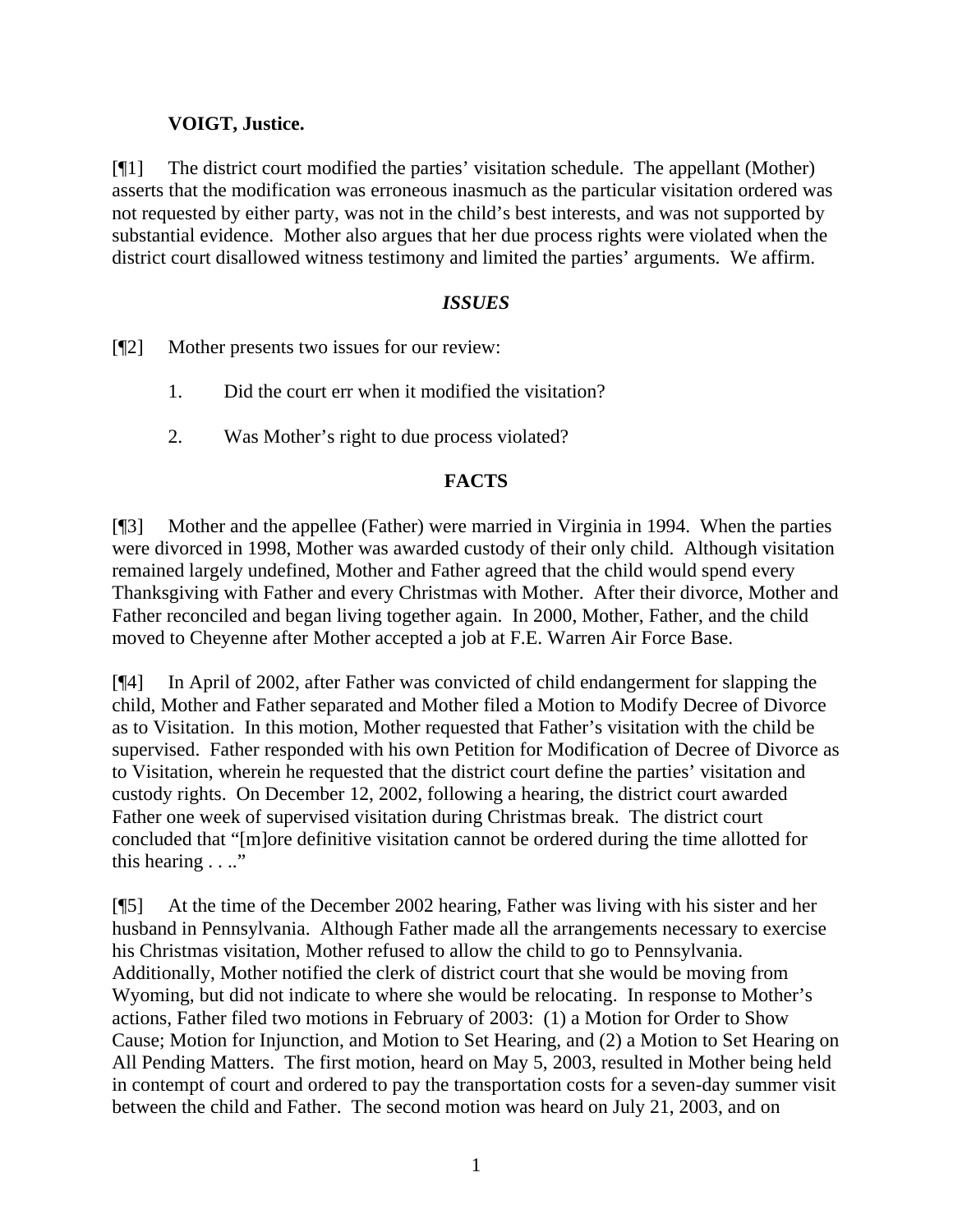November 3, 2003, the district court issued an Order Modifying Child Support and Visitation. With regard to visitation, the order awarded Mother Thanksgiving break in 2003 and odd years thereafter, and Father Christmas break in 2003 and odd years thereafter. Unhappy that Father was awarded visitation every other Christmas break, Mother appealed from the order.

#### **STANDARD OF REVIEW**

[¶6] "Custody, visitation, child support, and alimony are all committed to the sound discretion of the district court. It has been our consistent principle that in custody matters, the welfare and needs of the children are to be given paramount consideration. The determination of the best interests of the child is a question for the trier of fact. 'We do not overturn the decision of the trial court unless we are persuaded of an abuse of discretion or the presence of a violation of some legal principle.' *Fink* [*v. Fink*], 685 P.2d [34,] 36 [(Wyo.1984)]."

> *Reavis v. Reavis*, 955 P.2d 428, 431 (Wyo.1998) (some citations omitted). Judicial discretion is a composite of many things, among which are conclusions drawn from objective criteria; it means exercising sound judgment with regard to what is right under the circumstances and without doing so arbitrarily or capriciously. *Pace v. Pace*, 2001 WY 43, ¶ 9, 22 P.3d 861, ¶ 9 (Wyo.2001); *Vaughn v. State*, 962 P.2d 149, 151 (Wyo.1998).

> > "Our review entails evaluating the sufficiency of the evidence to support the trial court's decision, and we afford to the prevailing party every favorable inference while omitting any consideration of evidence presented by the unsuccessful party. We cannot sustain findings of fact not supported by the evidence, contrary to the evidence, or against the great weight of the evidence. Similarly, an abuse of discretion is present when a material factor deserving significant weight is ignored. *RDS v. GEMN*, 9 P.3d 984, 986 (Wyo.2000)."

*Pace*, at  $\P$  10.

*Produit v. Produit*, 2001 WY 123, ¶ 9, 35 P.3d 1240, 1242-43 (Wyo. 2001).

#### **DISCUSSION**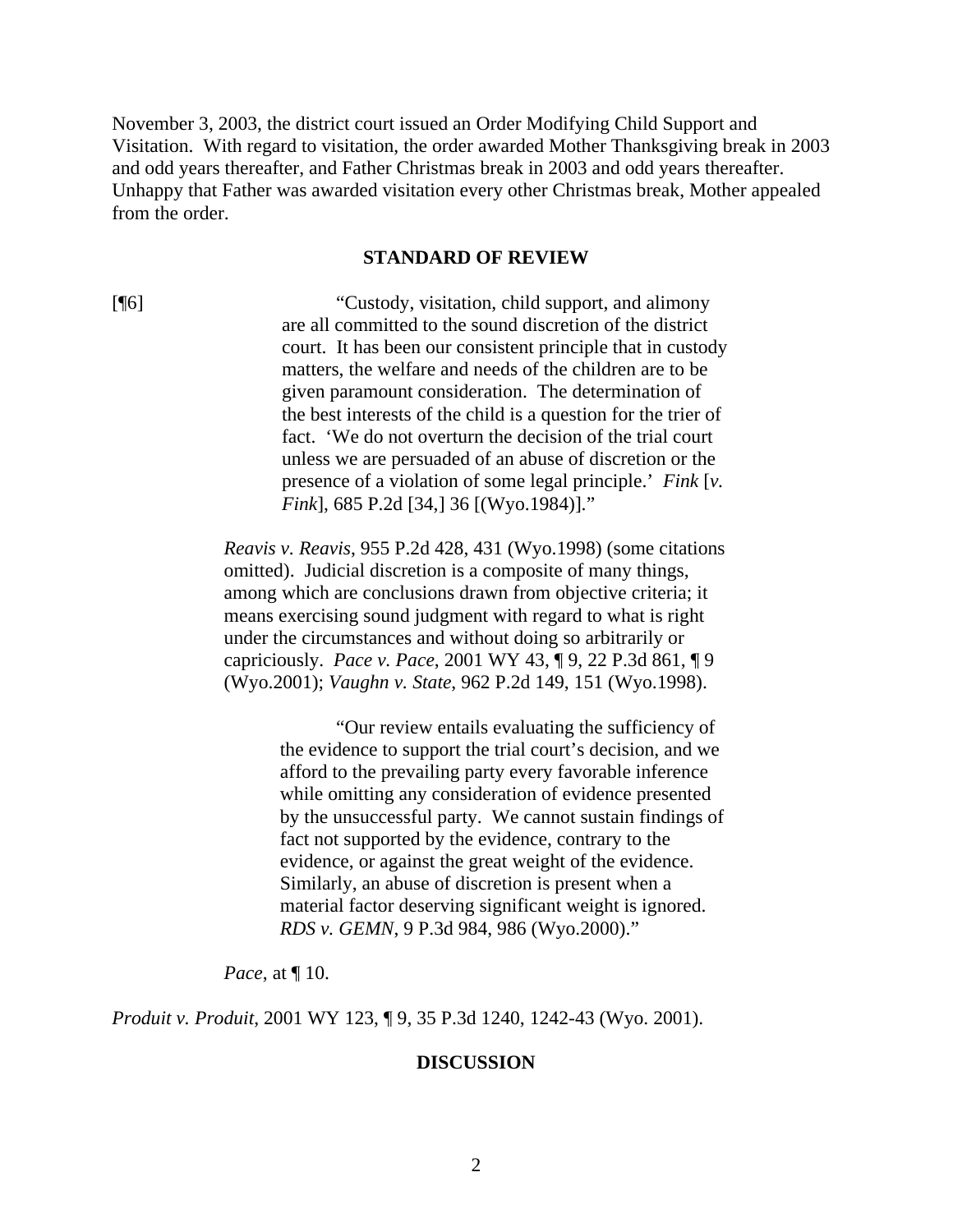[¶7] At the outset, we note that our review of this case is severely limited by Mother's failure to provide a transcript of any of the hearings that occurred below. Relying on W.R.A.P. 3.03,<sup>[1](#page-3-0)</sup> Mother created a statement of the evidence and filed it with the district court. However, Father objected and the district court refused to adopt Mother's statement of the evidence. $2$ 

[¶8] On appeal, Mother makes two arguments. First, she claims that the district court abused its discretion when it awarded Father visitation every other Christmas when neither party specifically requested that visitation schedule and when "[t]here was no evidence in the record that supported that change as being in the best interests and welfare of the child . . .." In her second argument, she claims that she was denied due process because "[i]n both hearings, the Judge denied any witness testimony and limited arguments before the Court . . .."

[¶9] Unfortunately, without a transcript of the hearings, we have no way of knowing what evidence was presented and we are significantly limited in our ability to assess whether the

#### **Statement of evidence or proceedings when no report was made or when the transcript is unavailable.**

If no report of the evidence or proceedings at a hearing or trial was made, or if a transcript is unavailable, appellant may prepare a statement of the evidence or proceedings from the best available means including appellant's recollection. The statement shall be served on appellee, who may serve objections or propose amendments within 15 days after service. The statement and any objections or proposed amendments shall be submitted to the trial court for settlement and approval and as settled and approved shall be included by the clerk of the trial court in the record on appeal.

<span id="page-3-1"></span><sup>2</sup> The district court's Statement Pursuant to W.R.A.P. 3.03 found as follows:

2. The court recalls the parties, the arguments generally, and the issues in the case, and was satisfied that the order was proper when it was entered.

3. The passage of time between the hearing and the presentation of the matter to the Court makes it impossible to recite from the Court's recollection what the precise evidence was upon which the court relied. Again, the Court is confident of its conclusions, but there has been a great deal of activity not only in that portion of the Court's docket, but in the underlying case, some of which is still pending and none of which has, up to this point, been reported. The Court cannot, absent that record, provide definitive factual representations.

4. The Court was forced to reject the proffered statement of the [Mother] as facially inaccurate and not complying in any respect with the Rule, and must now adopt the position that [the Father] originally took, that is, that the record must speak for itself in its current state.

<span id="page-3-0"></span> $\frac{1}{1}$  W.R.A.P. 3.03 provides: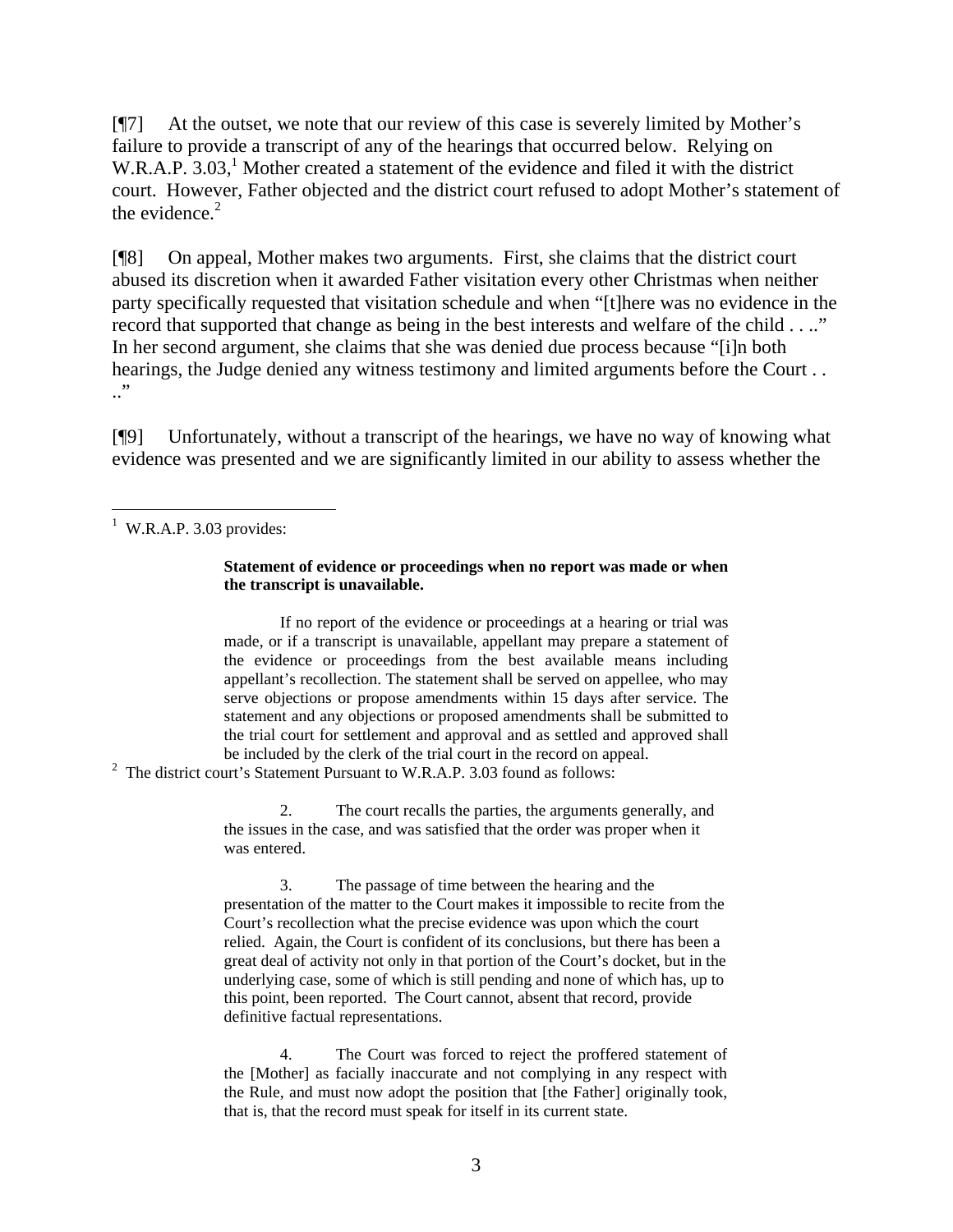district court abused its discretion with respect to either of Mother's appellate arguments. We have said that the

> appellant has the burden of providing this Court a complete record. *Erhart v. Evans*, 2001 WY 79, ¶ 18, 30 P.3d 542, 547 (Wyo.2001); *Wood v. Wood*, 865 P.2d 616, 617 (Wyo.1993). Without a sufficient record, we must ""accept the 'trial court's findings as being the only basis for deciding the issues which pertain to the evidence.'""" *Smith v. Smith*, 2003 WY 87, ¶ 11, 72 P.3d 1158, 1161 (Wyo.2003) (*quoting Williams v. Dietz*, 999 P.2d 642, 645 (Wyo.2000) and *Weiss v. Pedersen*, 933 P.2d 495, 498 (Wyo.1997), *abrogated on other grounds by White v. Allen*, 2003 WY 39, 65 P.3d 395 (Wyo.2003)). "In the absence of anything to refute them, we will sustain the trial court's findings, and we assume that the evidence presented was sufficient to support those findings." *Willowbrook Ranch, Inc. v. Nugget Exploration, Inc*., 896 P.2d 769, 771-72 (Wyo.1995). Where a proper record is not provided, an appeal may be dismissed or review may be limited to those issues not requiring inspection of the record. *Stadtfeld v. Stadtfeld*, 920 P.2d 662, 664 (Wyo.1996).

*Vernier v. Vernier*, 2004 WY 77, ¶ 5, 92 P.3d 825, 827 (Wyo. 2004).

[¶10] The district court awarded Father supervised visitation on alternating Christmas and Thanksgiving holidays. Giving every favorable inference to Father, as the prevailing party, and assuming the evidence presented was sufficient to support the district court's findings, we find nothing in the record before us demonstrating that the ordered visitation falls outside the bounds of reason or is an error of law. The same is true regarding Mother's due process claims. Mother received adequate notice of, and was present at, two hearings wherein visitation was addressed. Although Mother now claims that she was not allowed to call witnesses or adequately present her arguments, without transcripts of the hearings we have no way of knowing what, if any, witnesses were present and/or called, what evidence was presented, or what arguments were made. Mother has not met her burden of presenting an adequate record, and based on our review of the limited record provided, we cannot say that the district court abused its discretion.

## *CONCLUSION*

[¶11] Mother claims that the district court abused its discretion when it: (1) modified the terms of the parties' divorce decree to allow Father visitation every other Christmas break, and (2) limited arguments and did not allow her to call witnesses at the hearings. Mother bears the burden of providing a complete and adequate record for appellate review. Because she failed to provide transcripts of the proceedings below or other evidence to refute the